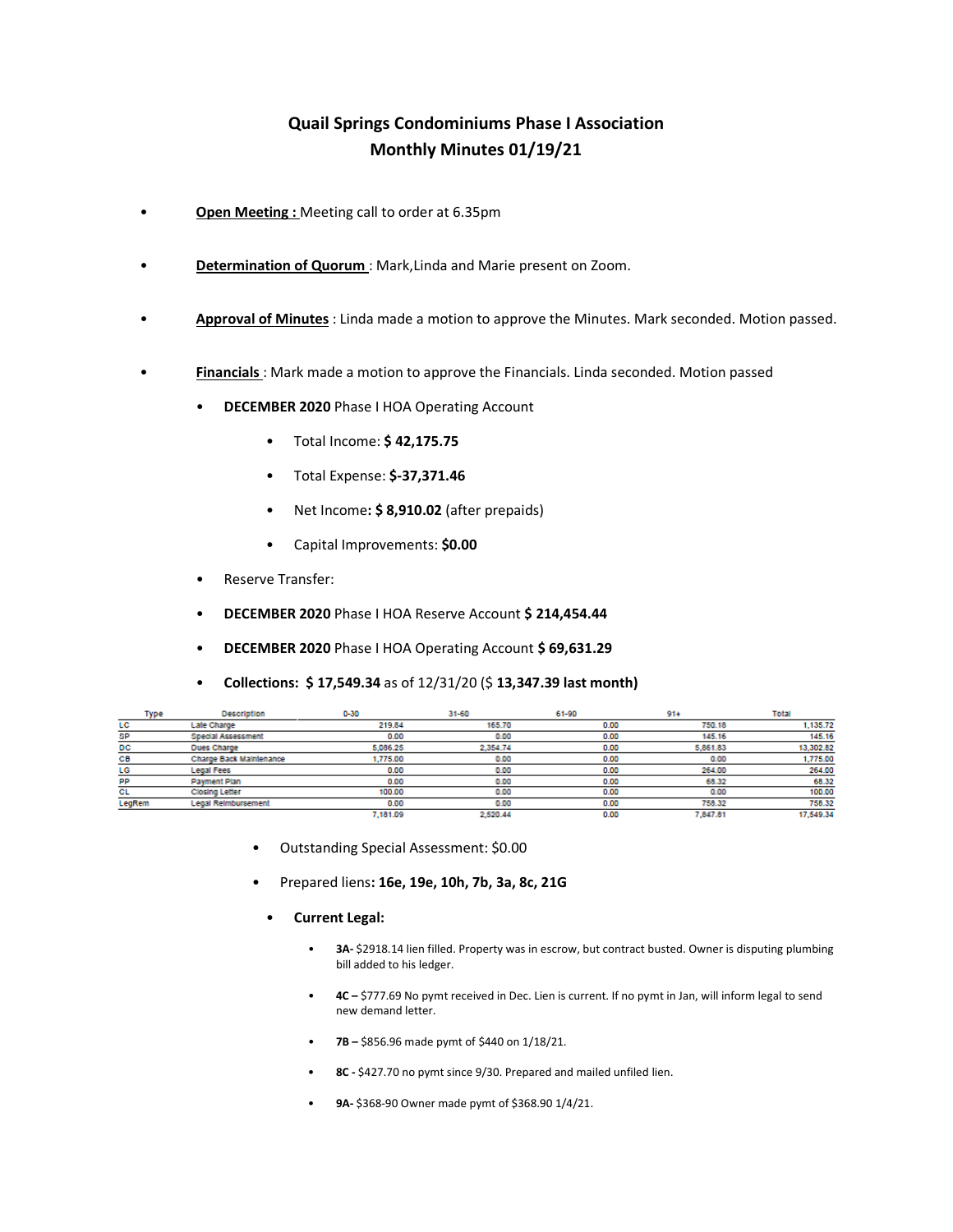- **10H -** \$1253.23 has gotten behind again. Lien notice sent.
- **16E**  \$715.30– Owner has not made pymt since 7/7/20. Unfiled lien prepared.
- **VOTE REQUESTED 19E -** \$4591.00 Owner defaulted on payment plan. Made payment last month. Board vote on how to proceed. With appx balance of \$85,000. We have backed out the payment plan which has brough balance up to \$4591.00. Judgement CV-2018-1536 for \$4639.86. Updated lien is being filed against home and a copy of judgment and lien being mailed to Midfirst Bank.
- **20A –** \$1082.79– Owner made \$1,000 pymt on 1/8/21.
- **21G -** \$ -
- **22G -** \$472.80 owner brought balance current 1/5/21.
- Released legal:

#### • **Old Business**

- Parking lot cracks. 2 new vendors going to within next couple of weeks.
	- Bids to overlay existing parking lot and drive averaging \$250,000.00.
	- Proposal to resurface & fill cracks: \$54,150.00. (BCC)
- 14319 Proposed next building for siding repairs & exterior painting **VOTE REQUESTED Mark, Linda and Marie voted to hire BCC for Bldg. 14319.**
	- A Step Above \$18,585.00
	- BCC \$14,950.00
- 14303 Proposed next building for siding repairs & exterior painting **VOTE REQUESTED Mark, Linda and Marie voted to hire A Step Above for Bldg. 14303**
	- A Step Above \$13,840.00
	- BCC \$13,950.00 (REMAINING BUILDINGS: 14303, 14307, 14319, 14409)
	- •

#### • **New Business**

- Annual meeting to be March 1, 2021 @ 8:00pm **Mark made a motion to start the Meeting at 6.00pm. Marie seconded. Motion passed.**
- Tree trimming \$2,900 **for 5 trees. Mark, Linda and Marie voted for the tree trimming.**

#### • **VIOLATIONS**

a. 3A – RESOLVED by HOA & acknowledged

• **Announcements and Recommendations to Members**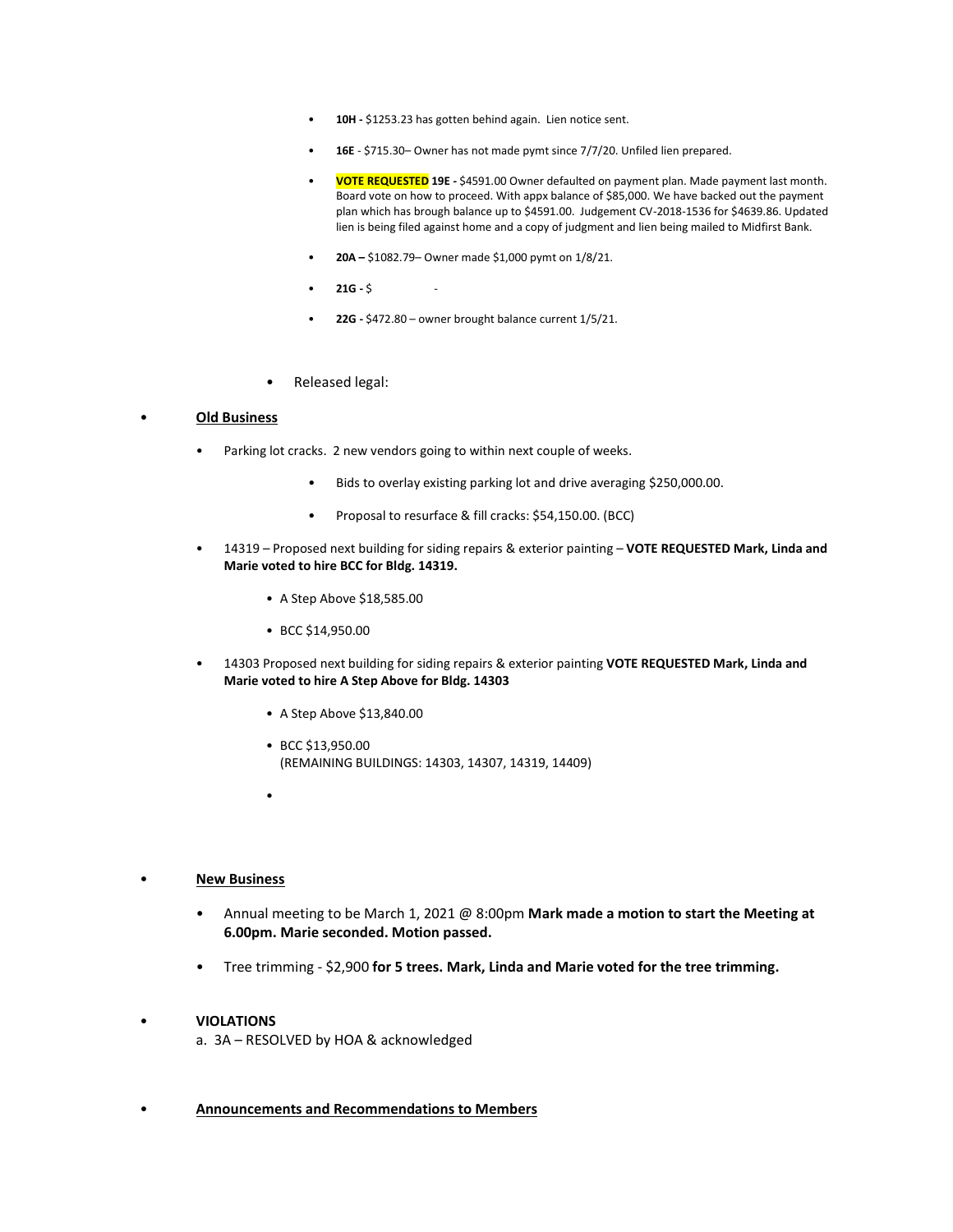- **Homeowner Time** :Bldg. 14303 : Slab leaked under Bldg.with sewer damage. Window leaking after outside frame repaired. Fixing all gates starting with Bldg. 14303.
- **Next Meeting**: Tuesday February 16, 2021 @ 7:00p +/-
	- Annual meeting: March 1, 2021 @ 8:00pm
- **Adjournment** : Linda made a motion to adjourn the Meeting at 7.07pm. Marie seconded. Motion passed.
- **Executive Session**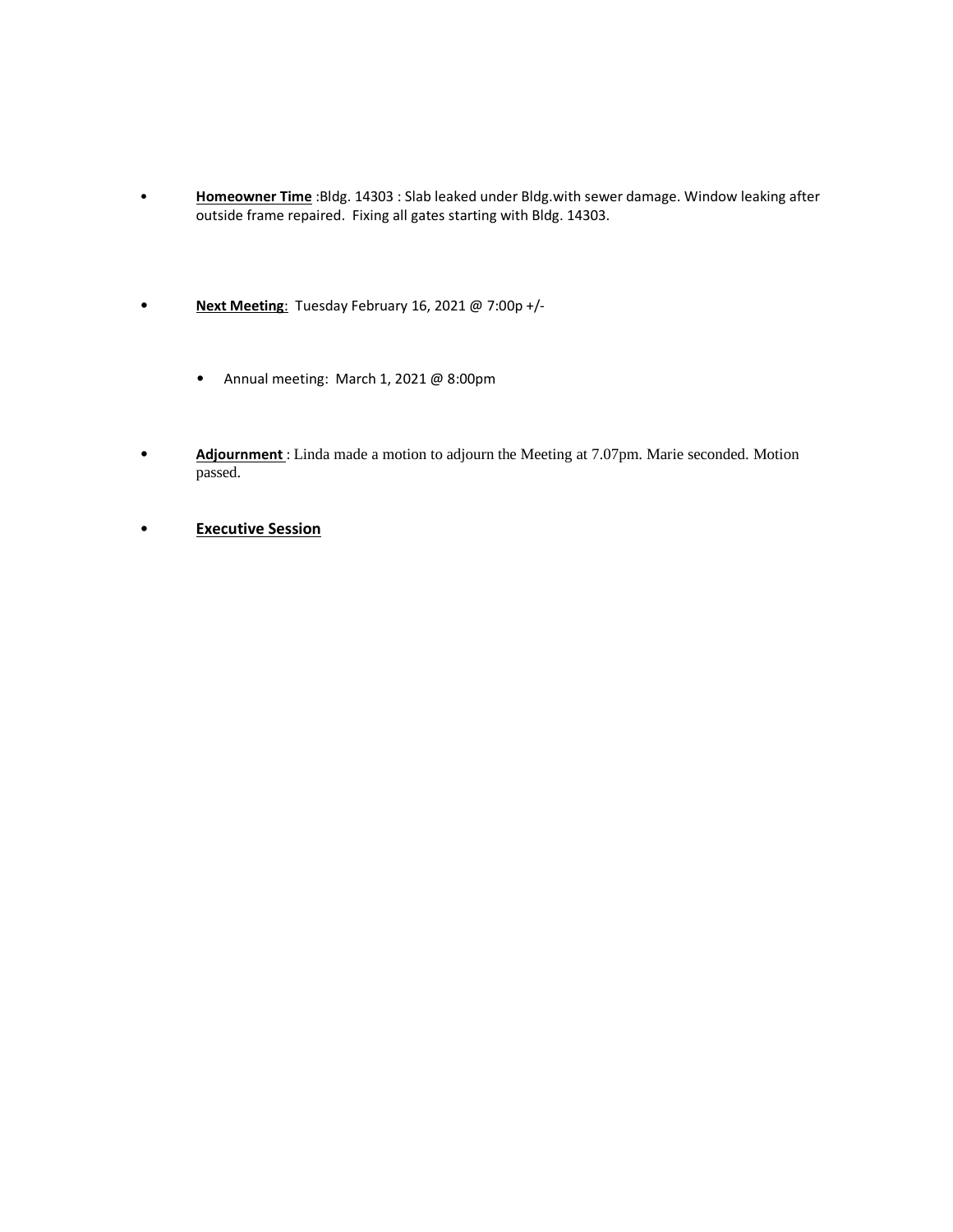# **Budget Comparison**

## Quail Springs Condominiums Phase I

*Comparison Periods: 01/01/21 - 01/31/21 and 01/01/21 - 01/31/21 (cash basis)*

|                                 | <b>Actual</b><br>01/01/21 - 01/31/21 | <b>Budget</b><br>$01/21 - 01/21$ | \$ Change | % Change  | <b>Actual YTD</b><br>01/01/21 - 01/31/21 | <b>Budget YTD</b><br>$01/21 - 01/21$ | \$ Change | % Change  |
|---------------------------------|--------------------------------------|----------------------------------|-----------|-----------|------------------------------------------|--------------------------------------|-----------|-----------|
| <b>INCOME</b>                   |                                      |                                  |           |           |                                          |                                      |           |           |
| 302 Membership Dues Income      | 40,782.09                            | 37,152.00                        | 3,630.09  | 9.8%      | 40,782.09                                | 37,152.00                            | 3,630.09  | 9.8%      |
| 307 Interest Income             | 3.64                                 | 1.00                             | 2.64      | 264.0%    | 3.64                                     | 1.00                                 | 2.64      | 264.0%    |
| 309 Late Fee Income             | 180.29                               | 258.34                           | $-78.05$  | $-30.2%$  | 180.29                                   | 258.34                               | $-78.05$  | $-30.2%$  |
| 315 Closing Letters             | 1.76                                 | 100.00                           | $-98.24$  | $-98.2%$  | 1.76                                     | 100.00                               | $-98.24$  | $-98.2%$  |
| 317 Other Income                |                                      |                                  |           |           |                                          |                                      |           |           |
| 1065 General Reimbursement      | $-24.06$                             | 0.00                             | $-24.06$  |           | $-24.06$                                 | 0.00                                 | $-24.06$  |           |
| 317 Total Other Income          | $-24.06$                             | 0.00                             | $-24.06$  |           | $-24.06$                                 | 0.00                                 | $-24.06$  |           |
| <b>TOTAL INCOME</b>             | 40,943.72                            | 37,511.34                        | 3,432.38  | 9.2%      | 40,943.72                                | 37,511.34                            | 3,432.38  | 9.2%      |
| <b>EXPENSE</b>                  |                                      |                                  |           |           |                                          |                                      |           |           |
| 600 Management                  |                                      |                                  |           |           |                                          |                                      |           |           |
| 6002 Management Fees            | 2,530.55                             | 2,300.00                         | 230.55    | 10.0%     | 2,530.55                                 | 2,300.00                             | 230.55    | 10.0%     |
| 6004 In-House Administrion      | 1,779.00                             | 1,700.00                         | 79.00     | 4.6%      | 1,779.00                                 | 1,700.00                             | 79.00     | 4.6%      |
| 600 Total Management            | 4,309.55                             | 4,000.00                         | 309.55    | 7.7%      | 4,309.55                                 | 4,000.00                             | 309.55    | 7.7%      |
| 604 Utilities                   |                                      |                                  |           |           |                                          |                                      |           |           |
| 6041 Internet                   | 54.85                                | 75.00                            | $-20.15$  | $-26.9%$  | 54.85                                    | 75.00                                | $-20.15$  | $-26.9%$  |
| 6042 Electric                   | 1,150.56                             | 1,175.00                         | $-24.44$  | $-2.1%$   | 1,150.56                                 | 1,175.00                             | $-24.44$  | $-2.1%$   |
| 6043 Telephone                  | 78.65                                | 100.00                           | $-21.35$  | $-21.4%$  | 78.65                                    | 100.00                               | $-21.35$  | $-21.4%$  |
| 6045 Water And Sewer Utility    | 10,575.76                            | 7,000.00                         | 3,575.76  | 51.1%     | 10,575.76                                | 7,000.00                             | 3,575.76  | 51.1%     |
| 6047 Fire Supression System     | 119.80                               | 60.00                            | 59.80     | 99.7%     | 119.80                                   | 60.00                                | 59.80     | 99.7%     |
| 604 Total Utilities             | 11,979.62                            | 8,410.00                         | 3,569.62  | 42.4%     | 11,979.62                                | 8,410.00                             | 3,569.62  | 42.4%     |
| 607 Repairs & Maintenance       |                                      |                                  |           |           |                                          |                                      |           |           |
| 15 Roofing                      | 0.00                                 | 216.67                           | $-216.67$ | $-100.0%$ | 0.00                                     | 216.67                               | $-216.67$ | $-100.0%$ |
| 16 Carports & Balconies         | 5,664.12                             | 833.34                           | 4,830.78  | 579.7%    | 5,664.12                                 | 833.34                               | 4,830.78  | 579.7%    |
| 612 Exterior Paint / Siding     | 0.00                                 | 75.00                            | $-75.00$  | $-100.0%$ | 0.00                                     | 75.00                                | $-75.00$  | $-100.0%$ |
| 613 Electrical                  | 439.00                               | 250.00                           | 189.00    | 75.6%     | 439.00                                   | 250.00                               | 189.00    | 75.6%     |
| 614 Flooring                    | 964.53                               | 0.00                             | 964.53    |           | 964.53                                   | 0.00                                 | 964.53    |           |
| 615 Windows & Doors             | 104.00                               | 0.00                             | 104.00    |           | 104.00                                   | 0.00                                 | 104.00    |           |
| 617 Materials & Supplies        | 273.45                               | 215.00                           | 58.45     | 27.2%     | 273.45                                   | 215.00                               | 58.45     | 27.2%     |
| 618 Plumbing                    | 2,122.00                             | 416.67                           | 1,705.33  | 409.3%    | 2,122.00                                 | 416.67                               | 1,705.33  | 409.3%    |
| 619 Contract Labor              | 144.00                               | 500.00                           | $-356.00$ | $-71.2%$  | 144.00                                   | 500.00                               | $-356.00$ | $-71.2%$  |
| 621 Fence & Gate Repair         | 815.64                               | 500.00                           | 315.64    | 63.1%     | 815.64                                   | 500.00                               | 315.64    | 63.1%     |
| 624 Structural/Foundation       | 0.00                                 | 100.00                           | $-100.00$ | -100.0%   | 0.00                                     | 100.00                               | $-100.00$ | -100.0%   |
| 608 Landscaping/Trees/Grounds   | 100.00                               | 166.67                           | $-66.67$  | $-40.0%$  | 100.00                                   | 166.67                               | $-66.67$  | -40.0%    |
| 607 Total Repairs & Maintenance | 10,626.74                            | 3,273.35                         | 7,353.39  | 224.6%    | 10,626.74                                | 3,273.35                             | 7,353.39  | 224.6%    |

670 Taxes/Insurance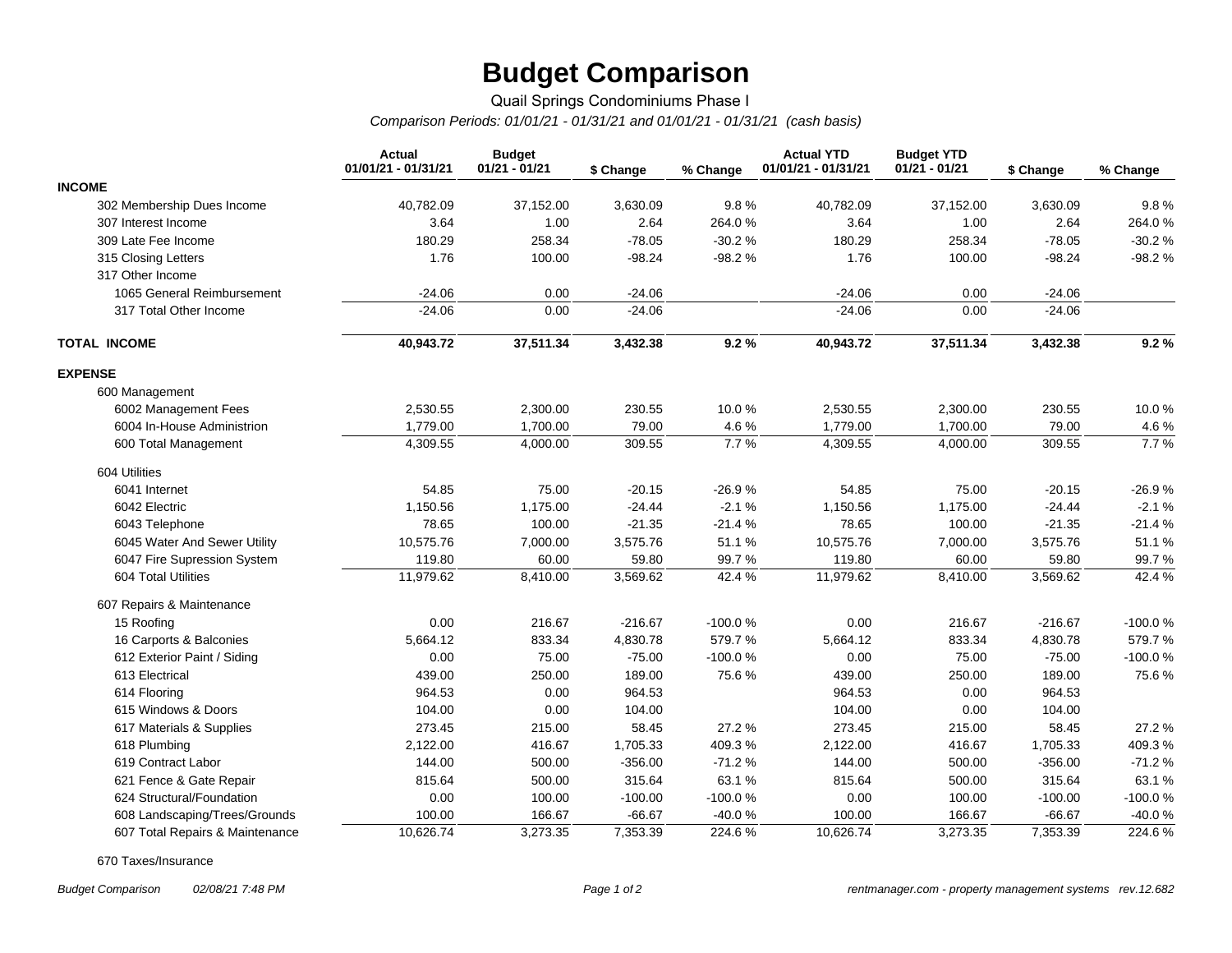|                                    | <b>Actual</b><br>01/01/21 - 01/31/21 | <b>Budget</b><br>$01/21 - 01/21$ | \$ Change   | % Change  | <b>Actual YTD</b><br>01/01/21 - 01/31/21 | <b>Budget YTD</b><br>$01/21 - 01/21$ | \$ Change   | % Change  |
|------------------------------------|--------------------------------------|----------------------------------|-------------|-----------|------------------------------------------|--------------------------------------|-------------|-----------|
| 675 Insurance                      | 11,166.82                            | 10,550.00                        | 616.82      | 5.8%      | 11,166.82                                | 10,550.00                            | 616.82      | 5.8%      |
| 670 Total Taxes/Insurance          | 11,166.82                            | 10,550.00                        | 616.82      | 5.8%      | 11,166.82                                | 10,550.00                            | 616.82      | 5.8%      |
| 671 Legal, Professional Fees       |                                      |                                  |             |           |                                          |                                      |             |           |
| 6710 Legal/Attorney                | 0.00                                 | 367.00                           | $-367.00$   | $-100.0%$ | 0.00                                     | 367.00                               | $-367.00$   | $-100.0%$ |
| 6712 Lien Filing Fees              | 0.00                                 | 30.00                            | $-30.00$    | $-100.0%$ | 0.00                                     | 30.00                                | $-30.00$    | $-100.0%$ |
| 671 Total Legal, Professional Fees | 0.00                                 | 397.00                           | $-397.00$   | $-100.0%$ | 0.00                                     | 397.00                               | $-397.00$   | $-100.0%$ |
| 676 Accounting Software            |                                      |                                  |             |           |                                          |                                      |             |           |
| 6761 Software Rental               | $-290.00$                            | 110.00                           | $-400.00$   | $-363.6%$ | $-290.00$                                | 110.00                               | $-400.00$   | -363.6%   |
| 676 Other Accounting Software      | $-145.00$                            | 0.00                             | $-145.00$   |           | $-145.00$                                | 0.00                                 | $-145.00$   |           |
| 676 Total Accounting Software      | $-435.00$                            | 110.00                           | $-545.00$   | -495.5%   | $-435.00$                                | 110.00                               | $-545.00$   | -495.5%   |
| 700 Office / Adminstrative         |                                      |                                  |             |           |                                          |                                      |             |           |
| 678 Bank Charges/Fees              | 5.50                                 | 0.00                             | 5.50        |           | 5.50                                     | 0.00                                 | 5.50        |           |
| 7000 Postage                       | 0.00                                 | 40.00                            | $-40.00$    | $-100.0%$ | 0.00                                     | 40.00                                | $-40.00$    | $-100.0%$ |
| 7003 Office Supplies               | 0.00                                 | 36.67                            | $-36.67$    | $-100.0%$ | 0.00                                     | 36.67                                | $-36.67$    | $-100.0%$ |
| 700 Other Office / Adminstrative   | 525.00                               | 0.00                             | 525.00      |           | 525.00                                   | 0.00                                 | 525.00      |           |
| 700 Total Office / Adminstrative   | 530.50                               | 76.67                            | 453.83      | 591.9%    | 530.50                                   | 76.67                                | 453.83      | 591.9%    |
| 5014 CAPITAL IMPROVEMENTS          |                                      |                                  |             |           |                                          |                                      |             |           |
| 501406 Windows, Siding or Painting | 0.00                                 | 4,000.00                         | $-4,000.00$ | $-100.0%$ | 0.00                                     | 4,000.00                             | $-4,000.00$ | $-100.0%$ |
| 5014 Total CAPITAL IMPROVEMENTS    | 0.00                                 | 4,000.00                         | $-4,000.00$ | $-100.0%$ | 0.00                                     | 4,000.00                             | $-4,000.00$ | $-100.0%$ |
| 5102 Reserve Transfer              | 0.00                                 | 4,000.00                         | $-4,000.00$ | $-100.0%$ | 0.00                                     | 4,000.00                             | $-4,000.00$ | $-100.0%$ |
| <b>TOTAL EXPENSE</b>               | 38,178.23                            | 34,817.02                        | 3,361.21    | 9.7%      | 38,178.23                                | 34,817.02                            | 3,361.21    | 9.7%      |
| <b>OTHER INCOME</b>                |                                      |                                  |             |           |                                          |                                      |             |           |
| 800 Unallocated Prepays            | 6,213.96                             | 0.00                             | 6,213.96    |           | 6,213.96                                 | 0.00                                 | 6,213.96    |           |
| <b>TOTAL OTHER INCOME</b>          | 6,213.96                             | 0.00                             | 6,213.96    |           | 6,213.96                                 | 0.00                                 | 6,213.96    |           |
| <b>NET INCOME</b>                  | 8,979.45                             | 2,694.32                         | 6,285.13    | 233.3%    | 8,979.45                                 | 2,694.32                             | 6,285.13    | 233.3%    |
| <b>NET INCOME SUMMARY</b>          |                                      |                                  |             |           |                                          |                                      |             |           |
| Income                             | 40,943.72                            | 37,511.34                        | 3,432.38    | 9.2%      | 40,943.72                                | 37,511.34                            | 3,432.38    | 9.2%      |
| Expense                            | $-38,178.23$                         | $-34,817.02$                     | $-3,361.21$ | 9.7%      | $-38,178.23$                             | $-34,817.02$                         | $-3,361.21$ | 9.7%      |
| Other Income & Expense             | 6,213.96                             | 0.00                             | 6,213.96    |           | 6,213.96                                 | 0.00                                 | 6,213.96    |           |
| <b>NET INCOME</b>                  | 8.979.45                             | 2,694.32                         | 6,285.13    | 233.3%    | 8,979.45                                 | 2,694.32                             | 6,285.13    | 233.3%    |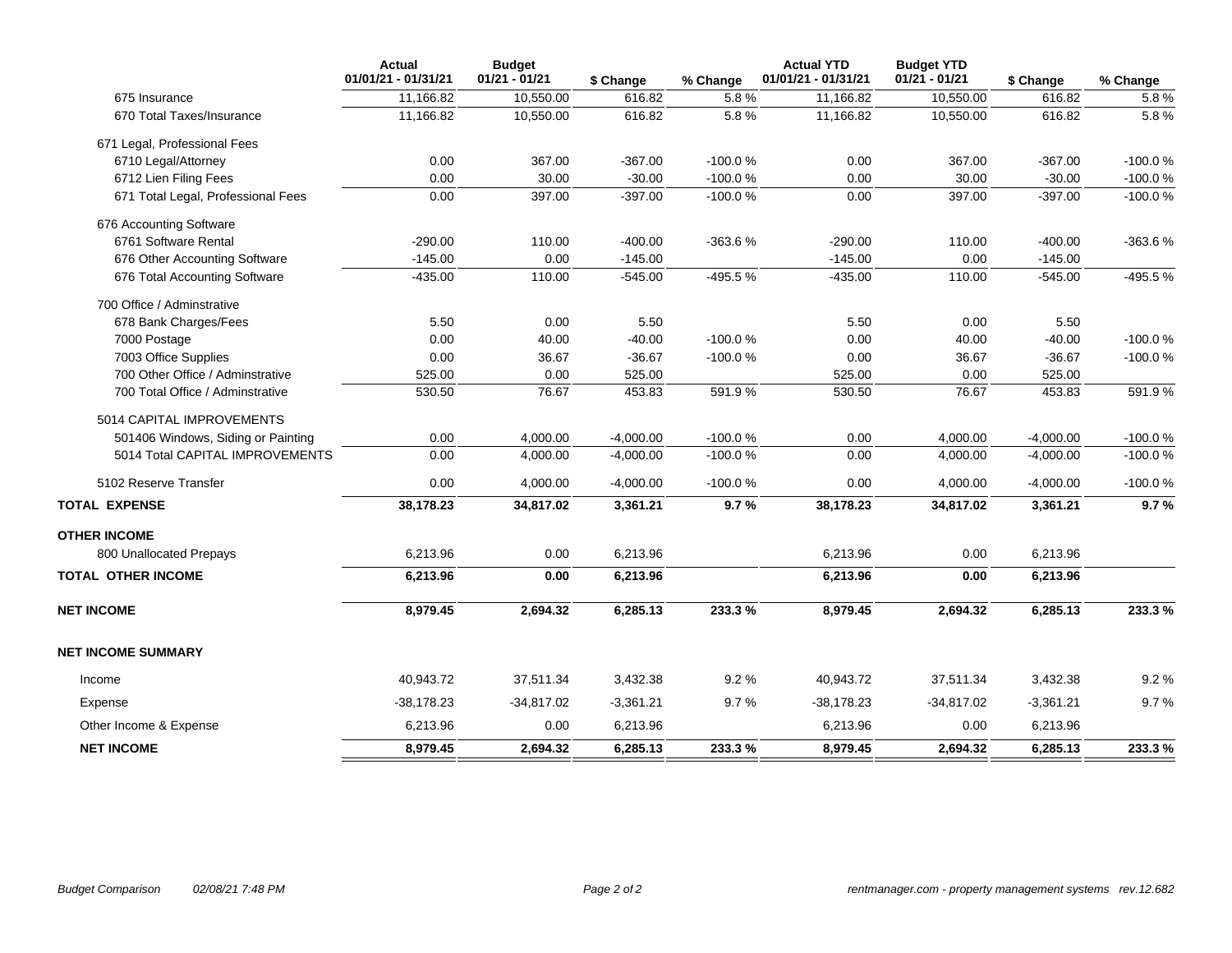# Balance Sheet

#### Quail Springs Condominiums Phase I *As of 01/31/21 (cash basis)*

#### ASSETS

| <b>Bank Account</b>                   |            |
|---------------------------------------|------------|
| 1013 Quail BOK op                     | 79,034.59  |
| 1014 Quail BOK res                    | 214,458.08 |
| <b>Total Bank Account</b>             | 293,492.67 |
| <b>Accounts Receivable</b>            |            |
| 40011 Utility Reimbursement           | $-538.35$  |
| <b>Total Accounts Receivable</b>      | $-538.35$  |
| <b>Other Current Asset</b>            |            |
| 1100 Undeposited Funds                | 2,027.80   |
| 2010 Pass-through                     | 1.00       |
| <b>Total Other Current Asset</b>      | 2,028.80   |
| <b>Fixed Asset</b>                    |            |
| 1008 Buildings & Property             | 35.67      |
| 1009 Equipment & Machinery            | 1,829.29   |
| 1010 Office Equipment & Furnishings   | 1,491.38   |
| <b>Total Fixed Asset</b>              | 3,356.34   |
| <b>TOTAL ASSETS</b>                   | 298,339.46 |
| <b>LIABILITIES &amp; EQUITY</b>       |            |
| Equity                                |            |
| 3000 Net Income                       | 8,979.45   |
| 3001 Retained Earnings                | 289,360.01 |
| <b>Total Equity</b>                   | 298,339.46 |
| <b>TOTAL LIABILITIES &amp; EQUITY</b> | 298,339.46 |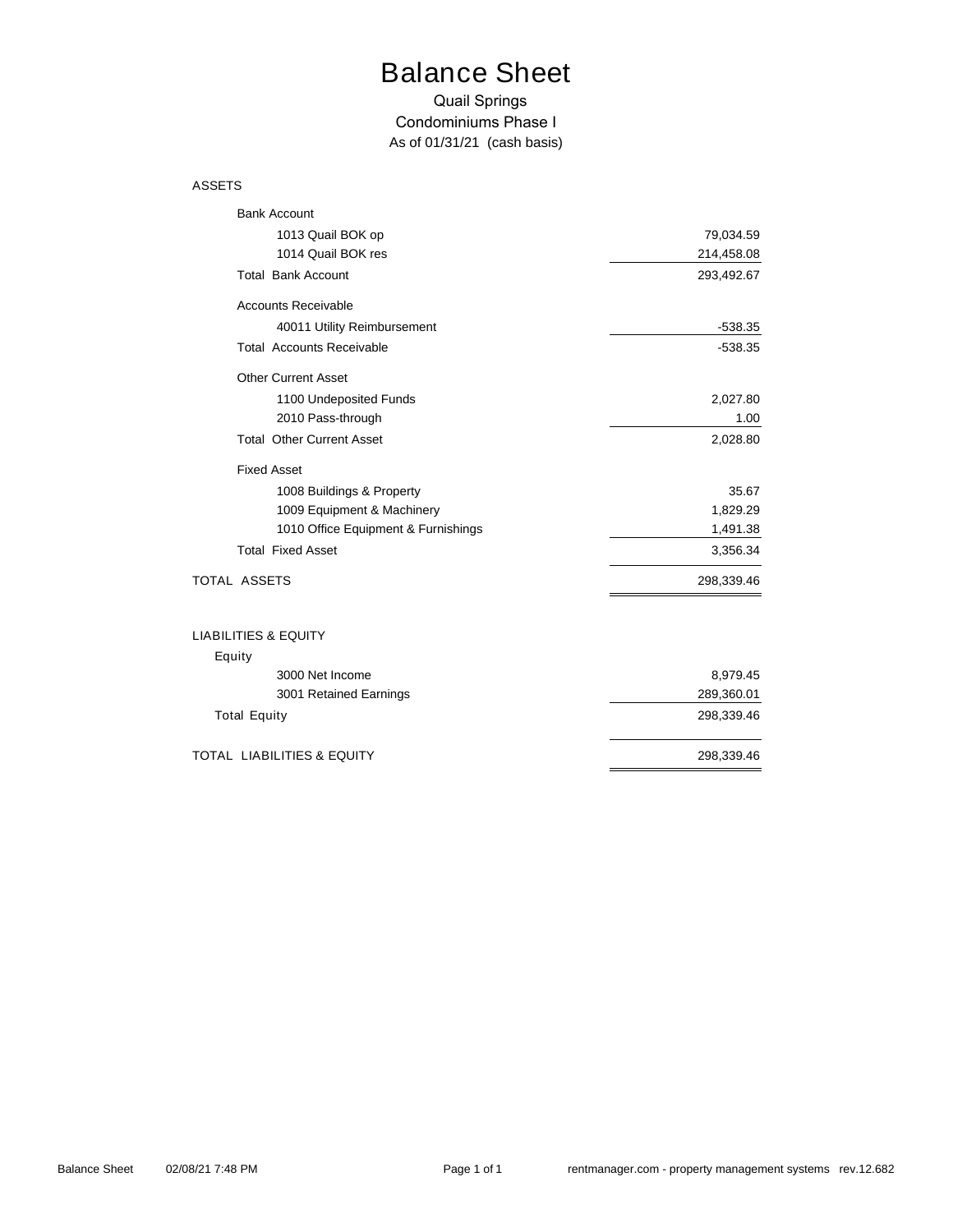# **Bank Reconciliation Report**

Quail BOK op

Reconciled on: 01/31/21

## **Deposits**

| Date     | Ref # | <b>Details</b>      | Amount             |
|----------|-------|---------------------|--------------------|
| 12/31/20 | D3542 | <b>Bank Deposit</b> | 476.47             |
| 01/01/21 | D3544 | Bank Deposit: Epay  | 468.00             |
| 01/04/21 | D3543 | <b>Bank Deposit</b> | 5,203.08           |
| 01/04/21 | D3545 | <b>Bank Deposit</b> |                    |
| 01/05/21 | D3546 | <b>Bank Deposit</b> | 215.73<br>1,225.26 |
| 01/05/21 | D3547 | <b>Bank Deposit</b> | 705.00             |
| 01/05/21 | D3553 | Bank Deposit: Epay  |                    |
| 01/07/21 | D3548 | Bank Deposit: Epay  | 235.76<br>5,246.30 |
| 01/07/21 | D3549 | Bank Deposit: Epay  |                    |
| 01/07/21 | D3550 | <b>Bank Deposit</b> | 1,178.87           |
| 01/08/21 | D3551 | <b>Bank Deposit</b> | 1,561.27<br>868.50 |
| 01/08/21 | D3552 | Bank Deposit: Epay  |                    |
| 01/08/21 | D3554 | <b>Bank Deposit</b> | 431.84             |
| 01/09/21 | D3556 | Bank Deposit: Epay  | 1,076.07           |
| 01/11/21 | D3555 | <b>Bank Deposit</b> | 2,667.82           |
| 01/12/21 | D3557 | Bank Deposit: Epay  | 3,500.81           |
| 01/13/21 | D3558 | Bank Deposit: Epay  | 614.55             |
| 01/14/21 | D3559 | Bank Deposit: Epay  | 446.84<br>370.17   |
| 01/14/21 | D3560 | Bank Deposit: Epay  |                    |
| 01/14/21 | D3561 | <b>Bank Deposit</b> | 139.06<br>992.36   |
| 01/14/21 | D3562 | <b>Bank Deposit</b> |                    |
| 01/15/21 | D3563 | Bank Deposit: Epay  | 2,138.22<br>237.03 |
| 01/15/21 | D3564 | Bank Deposit: Epay  | 139.06             |
| 01/16/21 | D3566 | Bank Deposit: Epay  |                    |
| 01/16/21 | D3567 | Bank Deposit: Epay  | 1,728.92<br>226.11 |
| 01/18/21 | D3565 | <b>Bank Deposit</b> |                    |
| 01/18/21 | D3568 | <b>Bank Deposit</b> | 7,704.76           |
| 01/20/21 | D3569 | <b>Bank Deposit</b> | 1,539.71           |
| 01/20/21 | D3570 | <b>Bank Deposit</b> | 602.14             |
| 01/20/21 | D3571 | Bank Deposit: Epay  | 110.00<br>431.11   |
| 01/22/21 | D3572 | Bank Deposit: Epay  |                    |
| 01/22/21 | D3573 | Bank Deposit: Epay  | 250.00             |
| 01/25/21 | D3574 | <b>Bank Deposit</b> | 678.33<br>955.90   |
| 01/26/21 | D3575 | Bank Deposit: Epay  |                    |
| 01/26/21 | D3576 | <b>Bank Deposit</b> | 215.73             |
| 01/27/21 | D3577 | <b>Bank Deposit</b> | 430.00             |
| 01/27/21 | D3578 | <b>Bank Deposit</b> | 462.74             |
| 01/28/21 | D3579 | <b>Bank Deposit</b> | 231.11             |
| 01/28/21 | D3580 | Bank Deposit: Epay  | 421.46             |
|          |       |                     | 171.13             |

46,297.22

## **Payments**

| Date     | Ref #      | <b>Details</b>                |                  |
|----------|------------|-------------------------------|------------------|
| 12/16/20 | 3118       | Sooner Carpet Cleaning, INC   | Amount           |
| 12/30/20 | 3122       | <b>American Express</b>       | 3,972.55         |
| 12/30/20 | 3123       | HomeDepot                     | 195.48           |
| 01/06/21 | 3124       | HRES Maintenance & Make Ready | 163.92<br>664.00 |
| 01/06/21 | 3125       | Oklahoma HOA Partner          | 525.00           |
| 01/06/21 | <b>ACH</b> | AT&T                          | 133.50           |
|          |            |                               |                  |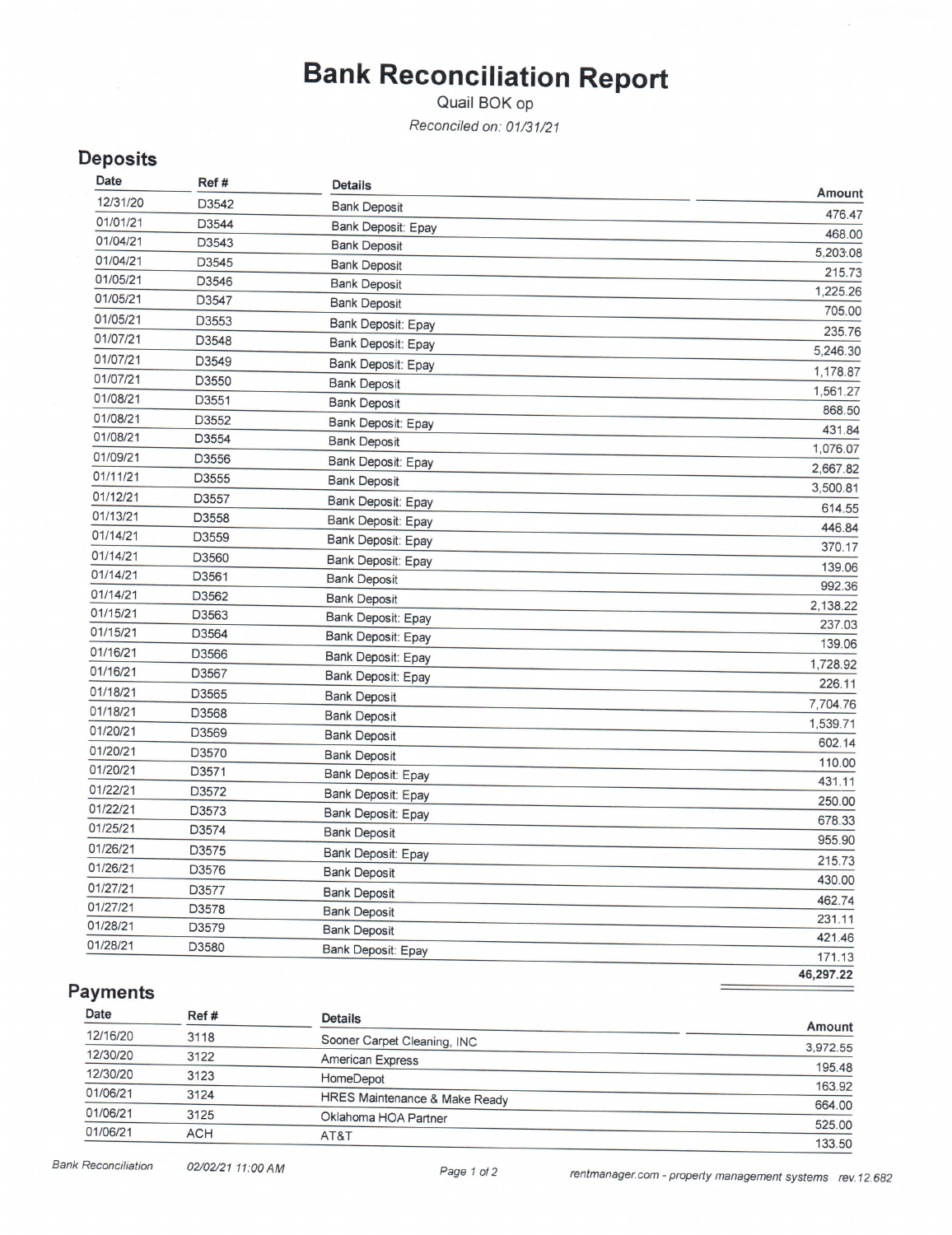| Date     | Ref#       | <b>Details</b>                         | Amount      |
|----------|------------|----------------------------------------|-------------|
| 01/06/21 | 3126       | <b>Star Lighting</b>                   |             |
| 01/06/21 | 3127       | HomeDepot                              | 245.12      |
| 01/06/21 | 3128       | City of Oklahoma City                  | 54.08       |
| 01/06/21 | 3129       | <b>BCC Contracting</b>                 | 390.15      |
| 01/13/21 | EFT.       |                                        | 5,100.00    |
|          |            | <b>LCS</b>                             | 145.00<br>ظ |
| 01/13/21 | 3130       | Insurica                               | 11,166.82   |
| 01/13/21 | 3131       | HomeDepot                              | 17.36       |
| 01/13/21 | 3132       | Melissa Lupardus                       | 134.06      |
| 01/15/21 | <b>J55</b> | Journal                                |             |
| 01/19/21 | 3111       | Hampton Fire & Security Protection LLC | 5.50        |
| 01/21/21 | 3135       | Oklahoma HOA Partner                   | 59.90       |
| 01/21/21 |            |                                        | 4,309.55    |
|          | 3137       | OG&E                                   | 1,150.56    |
| 01/21/21 | 3138       | HomeDepot                              | 43.45       |
| 01/21/21 | 3141       | City of Oklahoma City                  | 10.185.61   |
|          |            |                                        |             |
|          |            |                                        | 38,661.61   |

#### Outstanding **Deposits**

#### Date Ref # **Details Amount** 01/29/21 D3581 **Bank Deposit** 2,123.49  $02/01/21$ D3582 **Bank Deposit**  $2,099.51$  $02/01/21$ D3583 **Bank Deposit** 215.73  $4,438.73$

## Outstanding **Payments**

| Date     | Ref#       | <b>Details</b>                         | <b>Amount</b>             |
|----------|------------|----------------------------------------|---------------------------|
| 06/03/20 | EFT        | <b>LCS</b>                             | 290.00 $\sigma$<br>שטו    |
| 10/14/20 | <b>EFT</b> | LCS.                                   |                           |
| 12/16/20 | <b>ACH</b> | AT&T                                   | 290.00<br>31264.87<br>レのい |
| 01/13/21 | 3133       | Hampton Fire & Security Protection LLC | 59.90                     |
| 01/21/21 | <b>ACH</b> | AT&T                                   |                           |
| 01/21/21 | 3136       | AT&T                                   | 159.86                    |
| 01/21/21 | 3139       | American Express                       | 105.01                    |
| 01/21/21 | 3140       | Sooner Carpet Cleaning, INC            | 193.80                    |
| 01/26/21 | 3142       | HRES Maintenance & Make Ready          | 964.53                    |
| 01/27/21 | 3143       | Plumbtastic Solutions, LLC             | 1,592.00                  |
| 01/27/21 | 3144       |                                        | 1,741.00                  |
|          |            | HomeDepot                              | 11.40                     |
|          |            |                                        | 5,672.37                  |

## **Summary**

| <b>Beginning Balance:</b> | 74,102.99 |
|---------------------------|-----------|
| + Selected Deposits (39)  | 46.297.22 |
| - Selected Payments (20)  | 38,661.61 |
| <b>Ending Balance:</b>    | 81.738.60 |
| Goal:                     | 81,738.54 |
| Difference:               | -0.06     |

| <b>Reconciled Balance</b> | 81,738.60 |
|---------------------------|-----------|
| + Uncleared Deposits      | 2.123.49  |
| - Outstanding Checks      | 5,672.37  |
| <b>Register Balance</b>   | 78.189.72 |
|                           |           |

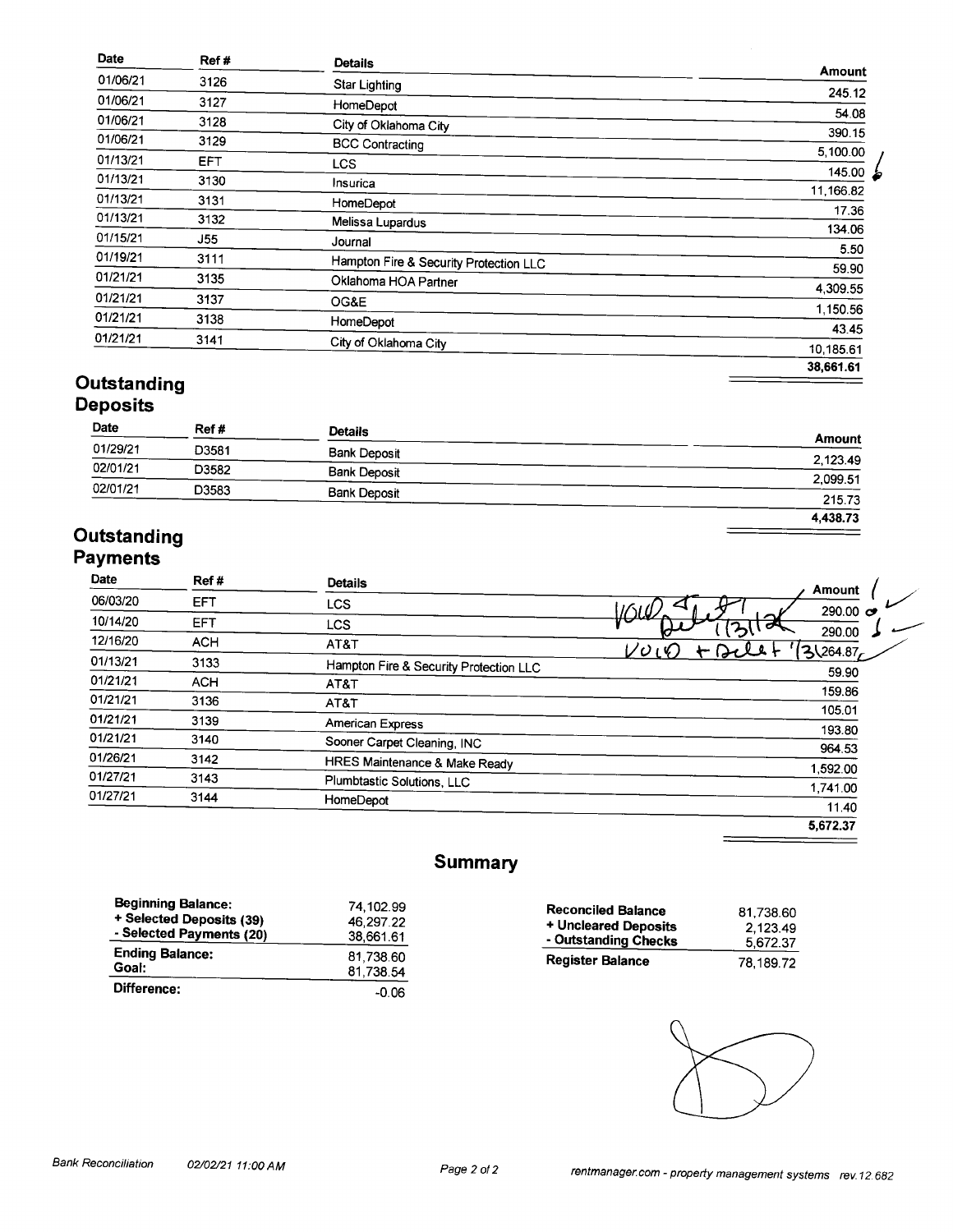# **Bank Reconciliation Report**

QSREC BOK res

Reconciled on: 01/31/21

## **Deposits**

 $\mathbf{r}$ 

| Date     | Ref #      | <b>Details</b> | Amount |
|----------|------------|----------------|--------|
| 01/29/21 | <b>J55</b> | Journal        | 0.06   |
|          |            |                |        |

 $0.06$  $\equiv$ 

## **Summary**

| <b>Beginning Balance:</b><br>+ Selected Deposits (1)<br>- Selected Payments (0) | 3.649.83<br>0.06<br>0.00 | <b>Reconciled Balance</b><br>+ Uncleared Deposits<br>- Outstanding Checks | 3,649.89<br>0.00<br>0.00 |
|---------------------------------------------------------------------------------|--------------------------|---------------------------------------------------------------------------|--------------------------|
| <b>Ending Balance:</b><br>Goal:                                                 | 3.649.89<br>3,649.89     | <b>Register Balance</b>                                                   | 3.649.89                 |
| Difference:                                                                     | 0.00                     |                                                                           |                          |

 $\blacksquare$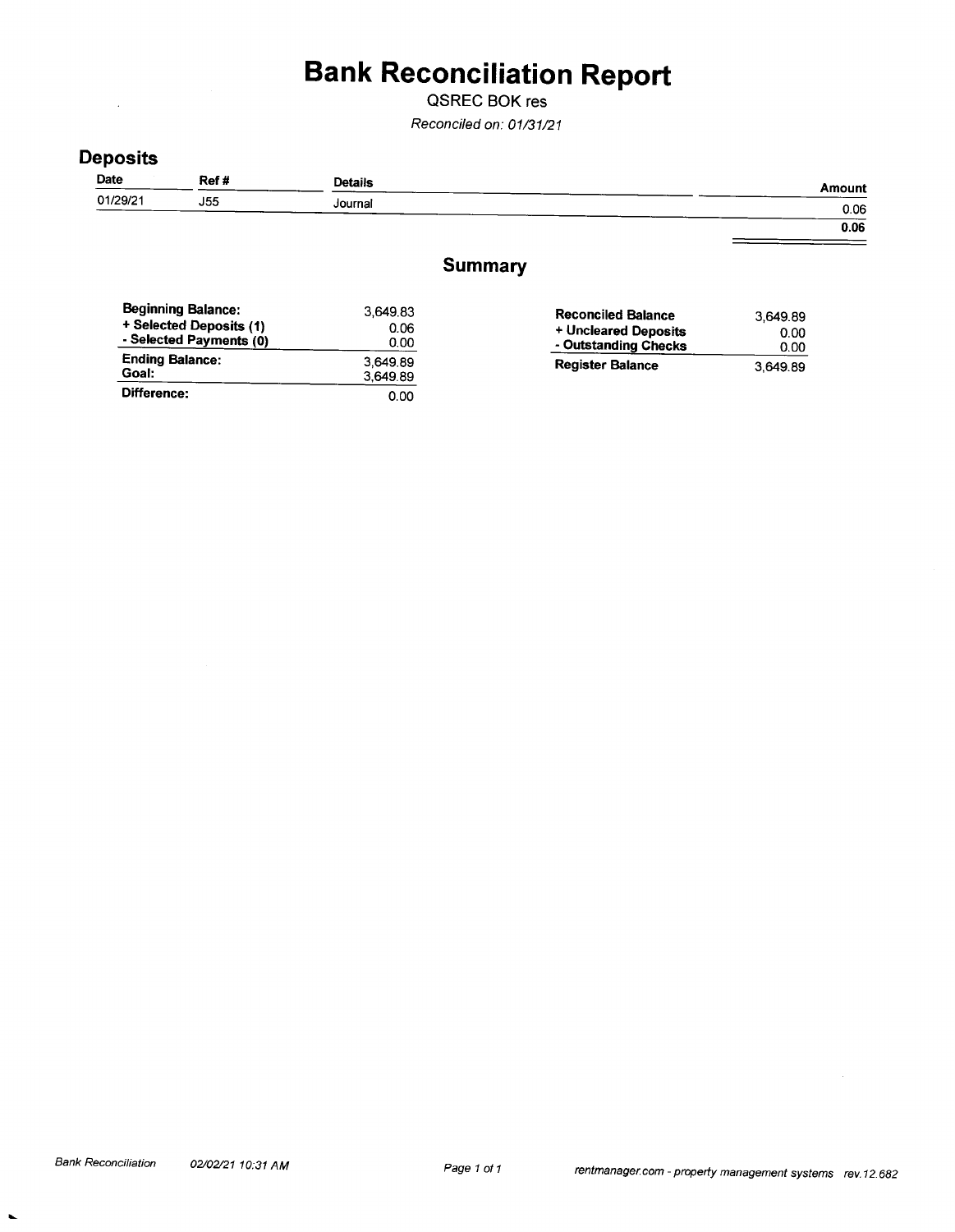# **Bank Reconciliation Report**

Quail BOK res

Reconciled on: 01/31/21

## **Deposits**

| Date     | Ref#       | <b>Details</b> |        |
|----------|------------|----------------|--------|
| 01/29/21 | <b>J56</b> | Journal        | Amount |
|          |            |                | 3.64   |

 $3.64$ 

 $=$ 

#### **Summary**

| <b>Beginning Balance:</b><br>+ Selected Deposits (1)<br>- Selected Payments (0) | 214.454.44<br>3.64<br>0.00 | <b>Reconciled Balance</b><br>+ Uncleared Deposits<br>- Outstanding Checks | 214,458,08<br>0.00<br>0.00 |
|---------------------------------------------------------------------------------|----------------------------|---------------------------------------------------------------------------|----------------------------|
| <b>Ending Balance:</b><br>Goal:                                                 | 214,458.08<br>214,458.08   | <b>Register Balance</b>                                                   | 214,458.08                 |
| Difference:                                                                     | 0.00                       |                                                                           |                            |

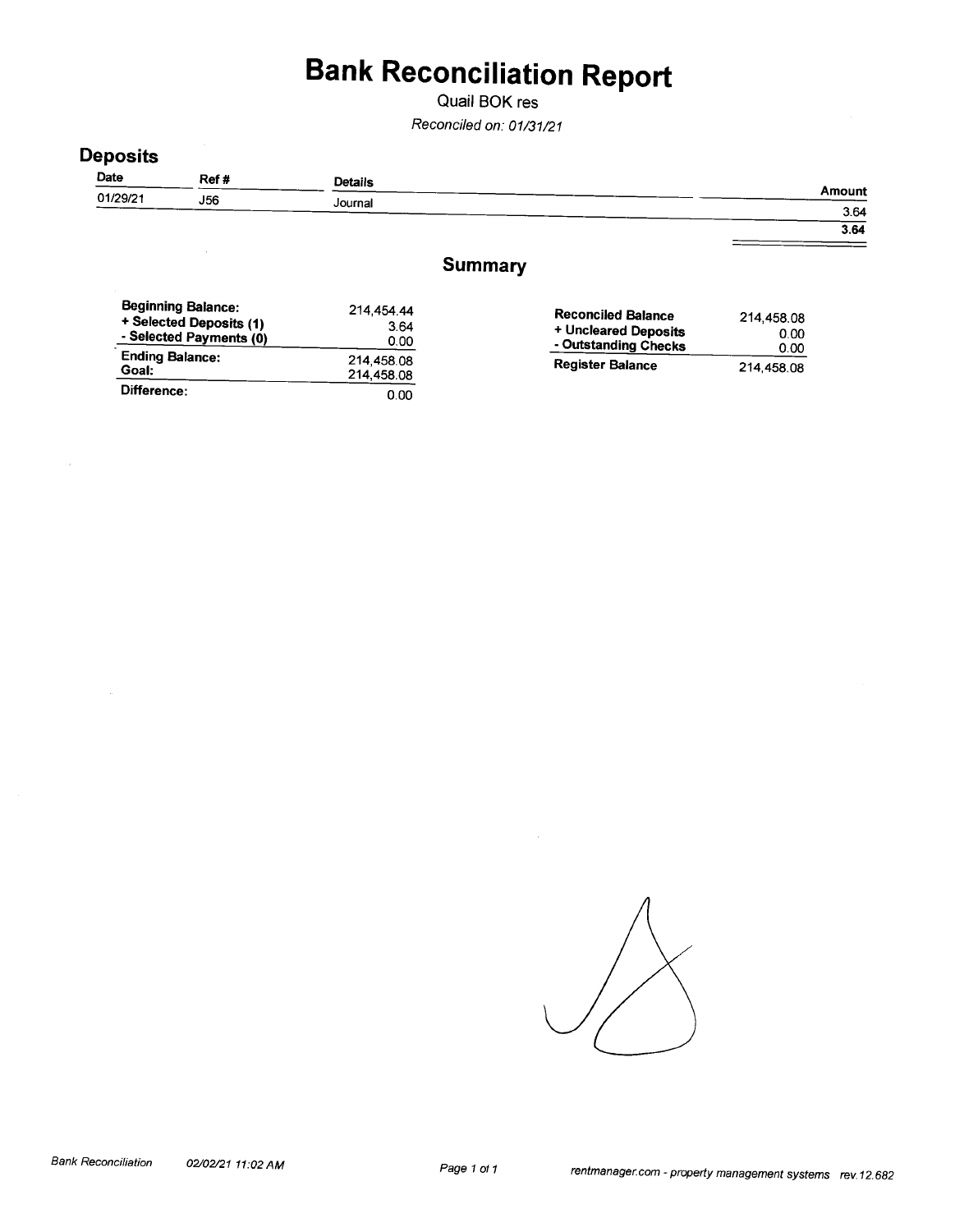# Owner Bill Attachments

#### Quail Springs Condominiums Phase I

#### *Paid between 01/01/21 and 01/31/21*

| <b>Bill Date</b>  | <u>Vendor</u>                               | Invoice#    |                            | Memo | <u>Amount</u> | No. of<br><b>Attachments</b> |
|-------------------|---------------------------------------------|-------------|----------------------------|------|---------------|------------------------------|
| 02/01/20 LCS      |                                             |             |                            |      | 145.00        | 0                            |
|                   | 12/09/20 Hampton Fire & Security F          |             |                            |      | 59.90         | 0                            |
|                   | 12/15/20 HRES Maintenance & Mal 121520-QSH  |             |                            |      | 25.00         | 1                            |
|                   | 12/15/20 HRES Maintenance & Mal 121520-1441 |             |                            |      | 32.00         | 1                            |
|                   | 12/15/20 HRES Maintenance & Mal 121520-1431 |             |                            |      | 80.00         | 1                            |
|                   | 12/15/20 HRES Maintenance & Mal 121520-1430 |             |                            |      | 48.00         | 1                            |
|                   | 12/15/20 HRES Maintenance & Mal 121520-1440 |             |                            |      | 32.00         | 1                            |
|                   | 12/15/20 HRES Maintenance & Mal 121520-1440 |             |                            |      | 192.00        | 1                            |
|                   | 12/15/20 Oklahoma HOA Partner               | 121520-QSH  |                            |      | 525.00        | 1                            |
| 12/15/20 AT&T     |                                             |             | QSint12112C153787925-3     |      | 133.50        | 1                            |
|                   | 12/17/20 Star Lighting                      | 10048537    |                            |      | 245.12        |                              |
|                   | 12/21/20 City of Oklahoma City              |             | 14323water1EFT 7389089400  |      | 390.15        | 1                            |
|                   | 12/22/20 HRES Maintenance & Mal 122220-1430 |             |                            |      | 64.00         | 1                            |
|                   | 12/22/20 HRES Maintenance & Mal 142220-1430 |             |                            |      | 32.00         | 1                            |
|                   | 12/22/20 HRES Maintenance & Mal 122220-1440 |             |                            |      | 32.00         | 1                            |
|                   | 12/22/20 HRES Maintenance & Mal 122220-1441 |             |                            |      | 32.00         | 1                            |
|                   | 12/22/20 HRES Maintenance & Mal 122220-QSH  |             |                            |      | 215.00        | 1                            |
|                   | 12/22/20 HRES Maintenance & Mal 122220-1440 |             |                            |      | 48.00         | 1                            |
|                   | 12/22/20 HRES Maintenance & Mal 122220-QSH  |             |                            |      | 25.00         | 1                            |
|                   | 12/22/20 HRES Maintenance & Mal 122220-1431 |             |                            |      | 64.00         | 1                            |
|                   | 12/22/20 Oklahoma HOA Partner 122220-QSH    |             |                            |      | 729.00        | 1                            |
| 12/27/20 AT&T     |                                             |             | QSint12272C153787925-3     |      | 159.86        | 1                            |
| 12/27/20 AT&T     |                                             |             | QSphone122153787925-3      |      | 105.01        | 1                            |
|                   | 12/28/20 HomeDepot                          | 5610216     | 6035-3221-4965-9678        |      | 11.54         | 1                            |
|                   | 12/28/20 HomeDepot                          | 5523993     | 6035-3221-4965-9678        |      | 42.54         | 1                            |
|                   | 12/29/20 BCC Contracting                    | 14419-D-Bal |                            |      | 5100.00       | 1                            |
|                   | 12/29/20 HRES Maintenance & Mal14419-D-Bal  |             |                            |      | 255.00        | 0                            |
|                   | 12/29/20 HRES Maintenance & Mal 122920-1440 |             |                            |      | 64.00         | 1                            |
| 01/05/21 Insurica |                                             |             |                            |      | 11166.82      | 0                            |
|                   | 01/05/21 HomeDepot                          |             |                            |      | 17.36         | 1                            |
|                   | 01/05/21 HRES Maintenance & Mal010521-1440  |             |                            |      | 125.00        | 1                            |
|                   | 01/05/21 Oklahoma HOA Partner 010521-QSH    |             |                            |      | 525.00        |                              |
| 01/07/21 OG&E     |                                             |             | 14323ele123EFT 248919793   |      | 39.00         |                              |
| 01/07/21 OG&E     |                                             |             | 14413liteEle EFT 248919920 |      | 254.20        |                              |
| 01/07/21 OG&E     |                                             |             | 14321ele123EFT 248919940   |      | 33.00         |                              |
| 01/07/21 OG&E     |                                             |             | 14417ele123EFT 248919893   |      | 34.00         |                              |
| 01/07/21 OG&E     |                                             |             | 14307ele123EFT 248919986   |      | 39.00         |                              |
| 01/07/21 OG&E     |                                             |             | 14401ele123EFT 248919988   |      | 34.00         |                              |
| 01/07/21 OG&E     |                                             |             | 14421ele123EFT 248920002   |      | 30.97         |                              |
| 01/07/21 OG&E     |                                             |             | 14311ele123EFT 248920003   |      | 33.00         |                              |
| 01/07/21 OG&E     |                                             |             | 14319ele123EFT 248920058   |      | 30.00         |                              |
| 01/07/21 OG&E     |                                             |             | 14317ele123EFT 248920066   |      | 34.00         | 1                            |
| 01/07/21 OG&E     |                                             |             | 14405ele123EFT 248920089   |      | 33.00         | 1                            |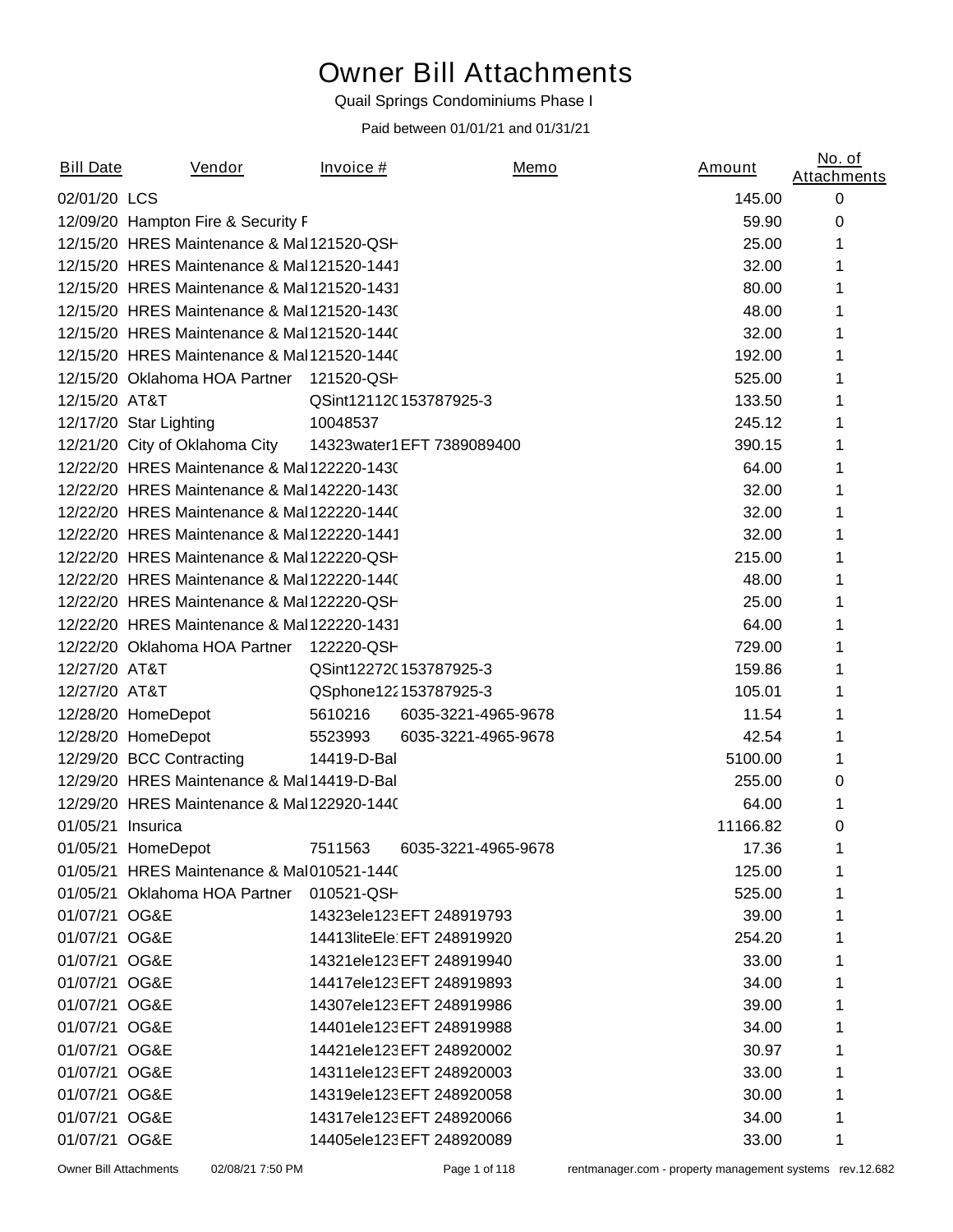| 01/07/21 OG&E |                                            | 14407ele123EFT 248920092       | 45.00  | 1           |
|---------------|--------------------------------------------|--------------------------------|--------|-------------|
| 01/07/21 OG&E |                                            | 14423ele123EFT 248920156       | 30.00  | 1           |
| 01/07/21 OG&E |                                            | 14313ele123EFT 248920162       | 130.00 | 1           |
| 01/07/21 OG&E |                                            | 14425ele123EFT 248920195       | 35.00  | 1           |
| 01/07/21 OG&E |                                            | 14303ele123EFT 248920193       | 31.00  | 1           |
| 01/07/21 OG&E |                                            | 14409ele123EFT 248920141       | 33.00  | 1           |
| 01/07/21 OG&E |                                            | 14419ele123EFT 248920271       | 38.52  | 1           |
| 01/07/21 OG&E |                                            | 14309ele123EFT 248920280       | 31.91  | 1           |
| 01/07/21 OG&E |                                            | 14315ele123EFT 248920344       | 36.00  | 1           |
| 01/07/21 OG&E |                                            | 14403ele123EFT 248920359       | 37.00  | 1           |
| 01/07/21 OG&E |                                            | 14305ele123EFT 248920360       | 31.00  | 1           |
| 01/07/21 OG&E |                                            | 14411ele123EFT 248920414       | 34.79  | 1           |
| 01/07/21 OG&E |                                            | 14415ele123EFT 248920425       | 43.17  | 1           |
|               | 01/08/21 HomeDepot                         | 6035-3221-4965-9678<br>4511749 | 43.45  | 1           |
|               | 01/08/21 American Express                  | 668650                         | 193.80 | 1           |
|               | 01/11/21 Melissa Lupardus                  | 2020 Dues o                    | 134.06 | $\mathbf 0$ |
|               | 01/11/21 Sooner Carpet Cleaning, I105182   |                                | 964.53 | 1           |
|               | 01/11/21 City of Oklahoma City             | 14419water0EFT 2143037733      | 331.59 | 1           |
|               | 01/11/21 City of Oklahoma City             | 14407water0EFT 2143101753      | 419.43 | 1           |
|               | 01/11/21 City of Oklahoma City             | 14317water0EFT 2143220445      | 316.38 | 1           |
|               | 01/11/21 City of Oklahoma City             | 14415water0EFT 2143291898      | 362.30 | 1           |
|               | 01/11/21 City of Oklahoma City             | 14417water0EFT 2143342911      | 311.59 | 1           |
|               | 01/11/21 City of Oklahoma City             | 14321water0EFT 2143407139      | 336.97 | 1           |
|               | 01/11/21 City of Oklahoma City             | 14313water0EFT 2143489987      | 381.18 | 1           |
|               | 01/11/21 City of Oklahoma City             | 14411water0EFT 2143575983      | 279.03 | 1           |
|               | 01/11/21 City of Oklahoma City             | 14409water0EFT 2143635243      | 951.11 | 1           |
|               | 01/11/21 City of Oklahoma City             | 14305water0EFT 2143689285      | 307.76 | 1           |
|               | 01/11/21 City of Oklahoma City             | 14307water0EFT 2143823135      | 185.50 | 1           |
|               | 01/11/21 City of Oklahoma City             | 14401water0EFT 2143891181      | 311.59 | 1           |
|               | 01/11/21 City of Oklahoma City             | 14403water0EFT 2143942418      | 428.11 | 1           |
|               | 01/11/21 City of Oklahoma City             | 14405water0EFT 2144023280      | 415.93 | 1           |
|               | 01/11/21 City of Oklahoma City             | 14423water0EFT 2144121366      | 315.02 | 1           |
|               | 01/11/21 City of Oklahoma City             | 14421water0EFT 2144175296      | 368.57 | 1           |
|               | 01/11/21 City of Oklahoma City             | 14311water0EFT 2144235503      | 448.49 | 1           |
|               | 01/11/21 City of Oklahoma City             | 14319water0EFT 2144297686      | 820.58 | 1           |
|               | 01/11/21 City of Oklahoma City             | 14303water0EFT 21443800499     | 360.59 | 1           |
|               | 01/11/21 City of Oklahoma City             | 14323water0EFT 2144452067      | 542.71 | 1           |
|               | 01/11/21 City of Oklahoma City             | 14425water0EFT 2144505825      | 844.36 | 1           |
|               | 01/11/21 City of Oklahoma City             | 14315water0EFT 2144565393      | 443.91 | 1           |
|               | 01/11/21 City of Oklahoma City             | 14309water0EFT 2144618898      | 702.91 | 1           |
|               | 01/12/21 Hampton Fire & Security F515466   |                                | 59.90  | 1           |
|               | 01/12/21 HRES Maintenance & Mal011221-1430 |                                | 32.00  | 1           |
|               | 01/12/21 HRES Maintenance & Mal011221-1430 |                                | 32.00  | 1           |
|               | 01/12/21 HRES Maintenance & Mal011221-1430 |                                | 32.00  | 1           |
|               | 01/12/21 HRES Maintenance & Mal011221-1430 |                                | 32.00  | 1           |
|               | 01/12/21 HRES Maintenance & Mal011221-1430 |                                | 32.00  | 1           |
|               | 01/12/21 HRES Maintenance & Mal011221-1430 |                                | 32.00  | 1           |
|               | 01/12/21 HRES Maintenance & Mal011221-1430 |                                | 32.00  | 1           |
|               | 01/12/21 HRES Maintenance & Mal011221-1430 |                                | 32.00  | 1           |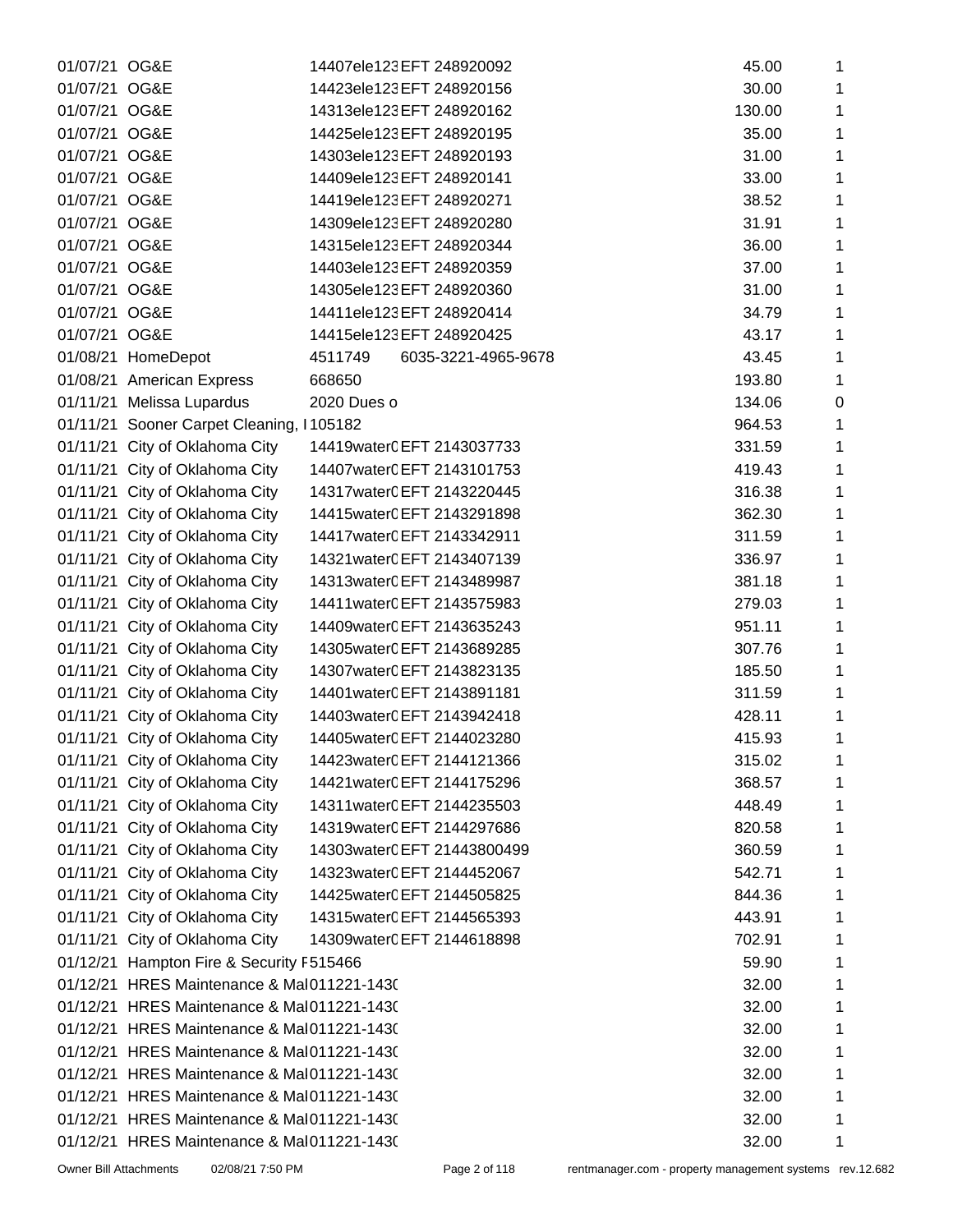| 01/12/21 HRES Maintenance & Mal011221-1430 |          |                     | 32.00   | 1 |
|--------------------------------------------|----------|---------------------|---------|---|
| 01/12/21 HRES Maintenance & Mal011221-1430 |          |                     | 32.00   | 1 |
| 01/12/21 HRES Maintenance & Mal011221-1430 |          |                     | 32.00   | 1 |
| 01/12/21 HRES Maintenance & Mal011221-QSH  |          |                     | 50.00   | 1 |
| 01/12/21 HRES Maintenance & Mal011221-1440 |          |                     | 33.00   | 1 |
| 01/12/21 HRES Maintenance & Mal011221-1440 |          |                     | 32.00   | 1 |
| 01/12/21 HRES Maintenance & Mal011221-1440 |          |                     | 32.00   | 1 |
| 01/12/21 HRES Maintenance & Mal011221-1440 |          |                     | 32.00   | 1 |
| 01/12/21 HRES Maintenance & Mal011221-1440 |          |                     | 32.00   | 1 |
| 01/12/21 HRES Maintenance & Mal011221-1440 |          |                     | 32.00   | 1 |
| 01/12/21 HRES Maintenance & Mal011221-1440 |          |                     | 32.00   | 1 |
| 01/12/21 HRES Maintenance & Mal011221-1440 |          |                     | 32.00   | 1 |
| 01/12/21 HRES Maintenance & Mal011221-1430 |          |                     | 32.00   | 1 |
| 01/12/21 HRES Maintenance & Mal011221-1440 |          |                     | 32.00   | 1 |
| 01/12/21 HRES Maintenance & Mal011221-1443 |          |                     | 32.00   | 1 |
| 01/12/21 HRES Maintenance & Mal011221-1431 |          |                     | 32.00   | 1 |
| 01/12/21 HRES Maintenance & Mal011221-1440 |          |                     | 32.00   | 1 |
| 01/12/21 HRES Maintenance & Mal011221-1430 |          |                     | 32.00   | 1 |
| 01/12/21 HRES Maintenance & Mal011221-1432 |          |                     | 40.00   | 1 |
| 01/12/21 Oklahoma HOA Partner 011221-QSH   |          |                     | 525.00  | 1 |
| 01/13/21 Plumbtastic Solutions, LLC33868   |          |                     | 1741.00 | 1 |
| 01/14/21 HomeDepot                         | 8611336  | 6035-3221-4965-9678 | 3.19    | 1 |
| 01/15/21 HomeDepot                         | 7512217  | 6035-3221-4965-9678 | 8.21    | 1 |
| 01/18/21 Oklahoma HOA Partner              | DEC20MGM |                     | 2530.55 | 0 |